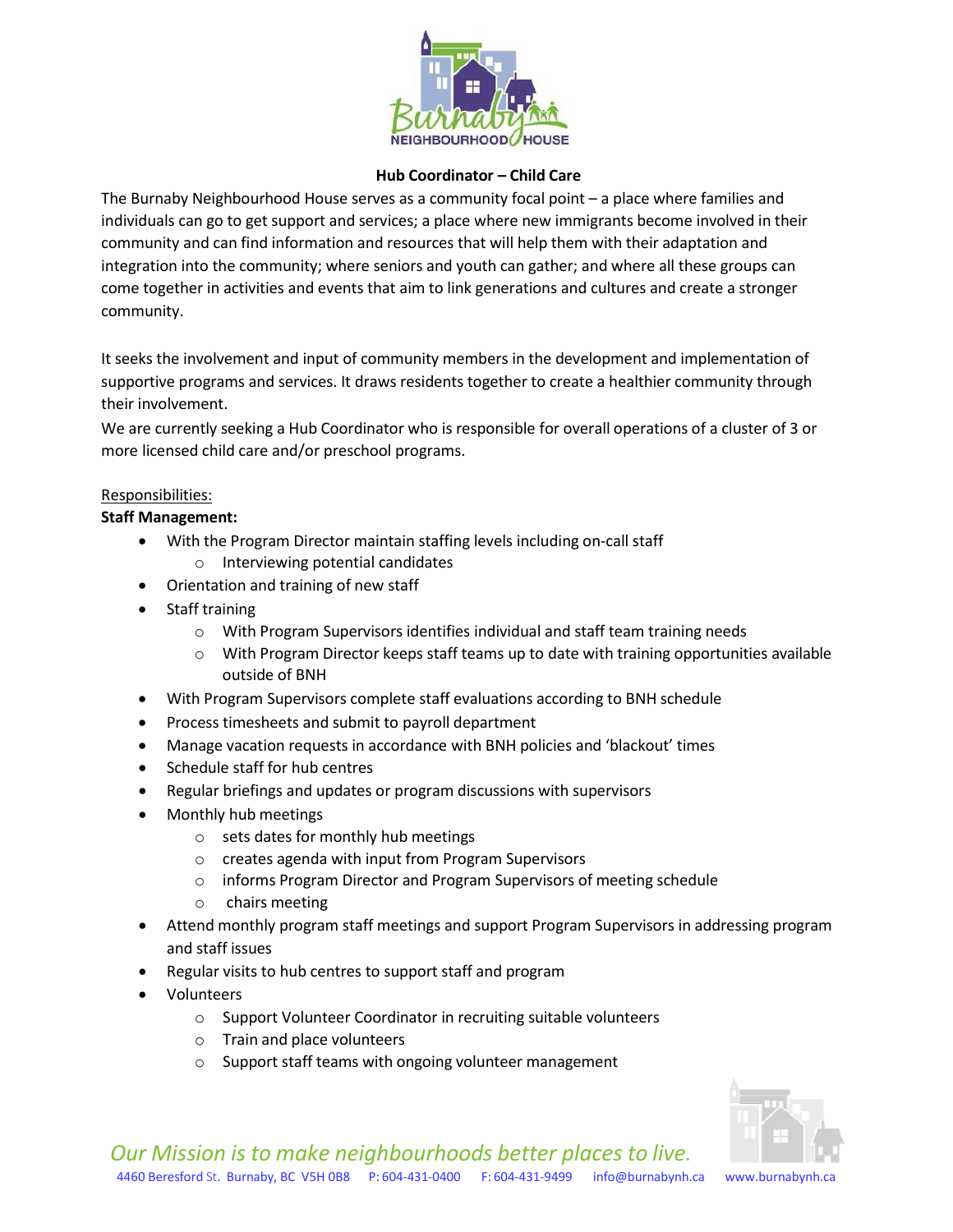# **Program Quality Control:**

- With the staff teams from hub centres works to understand and implement best practices in the field
- With the Program Supervisors develops and implements long and short-term goals for the program
- Reviews daily schedules and routines for each centre in hub and provides guidance and feedback to the supervisors
- Reviews snack menus and ensures they are adhere to BNH food policies
- Ensures quality issues with program and equipment are taken care of
- With Program Supervisors complete program evaluations using Quest 2 according to BNH schedule
- Ensures monthly OHS and Safe Play Space inspections are done and any issues are dealt with in a timely manner
- Follows up on licensing issues and resolves them in a timely manner
- Follows up on all incident reports and makes changes if necessary
- Works with BSCD consultants to support staff teams to integrate children with extra support needs
- Twice yearly hub parent meetings
	- o Set dates
	- o books space with help from Administrative Supervisor
	- o creates agenda with input from Program Supervisors and parents
	- o distributes agenda
	- o informs Program Supervisors and parents of meeting schedule
	- o chairs meeting
- With Program Supervisors host 1 parent night event per hub centre
- With other Hub Coordinators and with input from Program Supervisors plan quarterly parent education nights
- Keep hub centres' daily sign-in/out logs up-to-date

## **Financial Management:**

- Budgets
	- o Work with Program Director to prepare child care budgets
	- o Track budget monthly to ensure that spending is on track
	- o Work with Program Supervisors to ensure they have a comfort level understanding budget
- Support to programs for petty cash, monitoring and reconciling monthly
- Issuing cheque requisitions to staff based on approved budget

## **Other:**

- When necessary is the parent liaison
- Alternate attending monthly P.A.C. meetings for hub schools
- Other duties as required

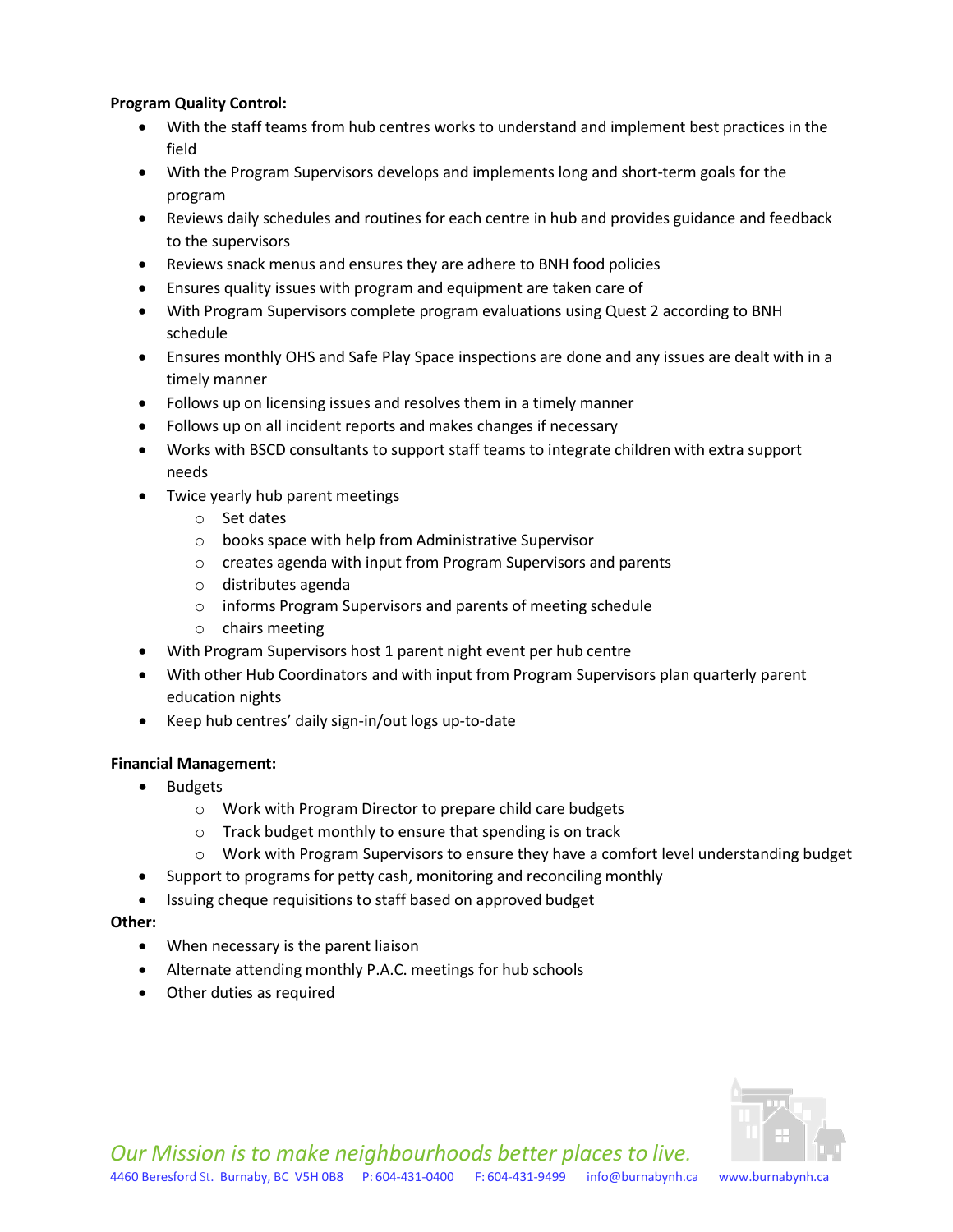## Qualifications:

- 1. Knowledge and awareness of issues surrounding diversity and multiculturalism.
- 2. Excellent interpersonal, organizational and communication skills.
- 3. Completion of the Leadership, Administration and Management (L.A.M.) program (or willingness to get within 3 months of hire date).
- 4. Completion of Early Childhood Educator Certificate, School-Aged Childcare Certificate, Recreation Leadership Diploma or Child and Youth Care Diploma (or equivalent).
- 5. 2-3 years experience providing care and mature guidance to school-aged and/or preschool children in a child care or recreational setting.
- 6. 1-2 years supervising and supporting staff.
- 7. Must be detail-oriented and accurate with an aptitude for working with numbers.
- 8. Excellent computer skills and experience. Knowledge of ACCESS, Word, Excel, desktop publisher.
- 9. Current 1<sup>st</sup> Aid and CPR certification.
- 10. Current criminal record check.
- 11. Documented compliance with BC's immunization and tuberculosis control programs.
- 12. Documentation of COVID-19 double vaccination.
- 13. Class 4 Driver's License an asset.
- 14. Current Level 1 Foodsafe certificate or Food Safety Certificate [\(http://www.health.gov.bc.ca/protect/food-safety-module/files/home.htm\)](http://www.health.gov.bc.ca/protect/food-safety-module/files/home.htm)
- 15. Healthy Eating in Child Care Setting Certificate (https://learninghub.phsa.ca/Courses/6820/healthy-eating-in-the-childcare-setting-divisionof-responsibility-model)
- 16. Anaphylaxis in Child Care Setting Certificate [\(http://www.allergyaware.ca/\)](http://www.allergyaware.ca/)
- 17. High 5 PHCD Certificate [\(https://www.bcrpa.bc.ca/courses/high-five/\)](https://www.bcrpa.bc.ca/courses/high-five/)
- 18. High 5 Quest 2 Certificate [\(https://www.bcrpa.bc.ca/courses/high-five/\)](https://www.bcrpa.bc.ca/courses/high-five/)
- 19. Early Learning Framework Certificate [\(http://ocr.openschool.bc.ca/course/index.php?categoryid=6\)](http://ocr.openschool.bc.ca/course/index.php?categoryid=6)
- 20. Connecting with Families Certificate [\(http://ocr.openschool.bc.ca/course/index.php?categoryid=6\)](http://ocr.openschool.bc.ca/course/index.php?categoryid=6)
- 21. Experience in administration and management in a community based non-profit.
- 22. Foodsafe Level 1 (or equivalent).
- 23. Experience monitoring budgets.
- 24. Knowledge of Community Care Licensing regulations.
- 25. 2<sup>nd</sup> language an asset.

## **Direct Report:**

Program Director

## **Hours of Work:**

35 per week

## **Starting Wage:**

\$22.00-\$23.34 (depending on experience), plus \$4.00 wage enhancement for those eligible. Upon successful completion of probation period, we offer 10 sick days per year, 2 weeks paid vacation,



*Our Mission is to make neighbourhoods better places to live.* 4460 Beresford St. Burnaby, BC V5H 0B8 P: 604-431-0400 F: 604-431-9499 [info@burnabynh.ca](mailto:info@burnabynh.ca) [www.burnabynh.ca](http://www.burnabynh.ca/)